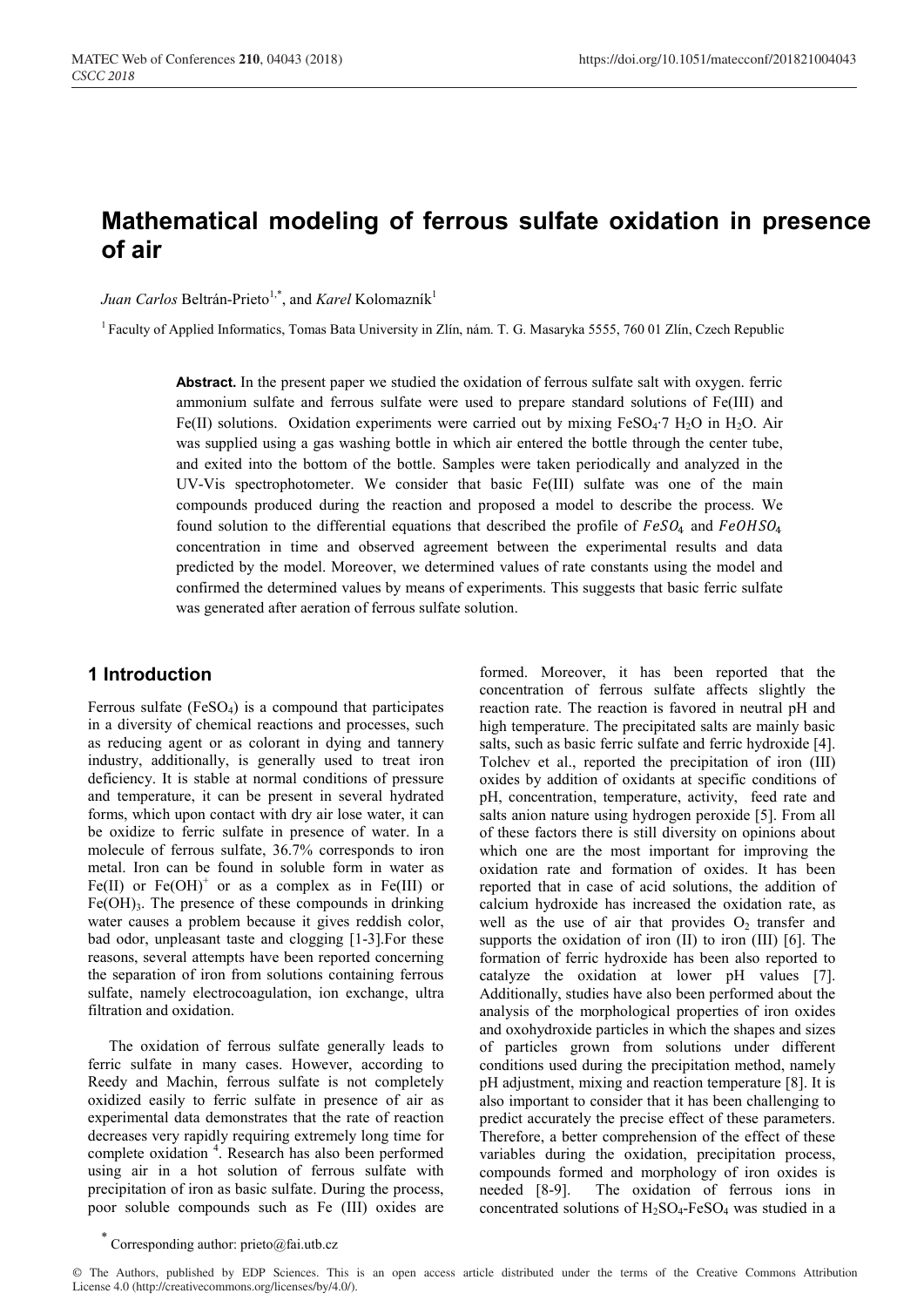pressurized autoclave under isothermal and isobaric conditions [10] showing that temperature and pressure affect the oxidation rate. Kinetic parameters were estimated with nonlinear regression and the experimental data fitted properly to simulated values. During the oxidation procedure, four electrones are transfered from  $Fe<sup>2+</sup>$  ions to one molecule of oxygen. A mechanism for the oxidation in aqueous phase involving a peroxide ion as an intermediate was studied by Sykes [11]. Accordingly, iron peroxides complexes were reported by Wang et al  $[12]$  using in situ FTIR by the contact of  $H_2$ - $O<sub>2</sub>$  of N<sub>2</sub>O with Fe-Al-P-O catalyst prepared by a sol-gel method.

The reaction mechanism is the quantitative description of the dependences of the reaction rates on the concentration of the reacting components. The description is generally explained using vector differential equation, which solutions are time dependent of the concentrations of the oxidation intermediate products [13-15]. In some cases, the chemical reactions are accompanied by various relatively complex simultaneous reactions resulting in a complicated blend of intermediate products. The oxidation of ferrous sulfate salt with oxygen can be modeled according to equation (1) in which basic Fe(III) sulfate is formed. The equation that describes the variation of concentration of  $C_i$  at time  $\tau$  is described in (2)

$$
2FeSO_4 + \frac{1}{2}O_2 + H_2O\ \overrightarrow{k}\ 2FeOHSO_4 \tag{1}
$$

$$
-\frac{dC_i}{d\tau} = kC_i^2\tag{2}
$$

where  $C_i$  is the concentration of FeSO<sub>4</sub> at time  $\tau$ ,  $C_{pi}$  is the initial concentration of FeSO<sub>4</sub>, and  $C_f$  is the concentration of FeOHSO<sub>4</sub> at time  $\tau$ . Solution of equation (2) is presented in equations (3) to  $(6)$ :

$$
-\int_{C_{pi}}^{C_i} \frac{dC_i}{C_i^2} = k \int_0^{\tau} d\tau
$$
 (3)

$$
\frac{1}{c_i} - \frac{1}{c_{pi}} = k\tau
$$
 (4)

$$
C_i = \frac{1}{k\tau + \frac{1}{C_{pi}}}
$$
\n<sup>(5)</sup>

$$
C_i = \frac{c_{pi}}{k\tau c_{pi} + 1} \tag{6}
$$

The equation that describes the variation of concentration of  $C_f$  at time  $\tau$  is given in (7)

$$
\frac{dC_f}{d\tau} = k\left(C_{pi} - C_f\right)^2\tag{7}
$$

which solution leads to:

$$
\int \frac{dC_f}{(c_{pi}-c_f)^2} = k \int d\tau \tag{8}
$$

$$
\left. \frac{1}{c_{pi} - c_f} \right|_0^{c_f} = k\tau \tag{9}
$$

$$
\frac{1}{c_{pi}-c_f} - \frac{1}{c_{pi}} = k\tau
$$
 (10)

$$
\frac{c_f}{c_{pi}(c_{pi}-c_f)} = k\tau
$$
\n(11)

$$
C_f = \frac{k\tau C_{pi}^2}{1 + k\tau C_{pi}}\tag{12}
$$

# **2. Experimental part**

#### **2.1 Chemicals and instruments.**

FeSO4∙7H2O of technical grade required for the experimental part, was obtained from PENTA s.r.o.(Czech Republic). Deionized water was used in all procedures (Millipore). Helios Alpha UV-Vis spectrophotometer from Thermo Fisher was used for iron quantification.

#### **2.2 Methods.**

Fe(III) standard solution was prepared by mixing 2.41 g of ferric ammonium sulfate with 20 mL of  $H_2SO_4$ , transferred into a 500 mL volumetric flask and filled up with deionized water. Accordingly, Fe(II) standard solutions were prepared using FeSO<sub>4</sub>⋅7H<sub>2</sub>O. Dilutions were prepared from the respective stock solutions and absorbance at 400 nm was recorded. Oxidation experiments were carried out by mixing 19.46 g of FeSO4⋅7H<sub>2</sub>O in 100 mL H<sub>2</sub>O. Then air was supplied using a gas washing bottle in which air entered the bottle through the center tube, and exited into the bottom of the bottle. Samples were taken periodically every 30 minutes and analyzed in the UV-Vis spectrophotometer.

### **3. Results**

The summary of results is presented in Table 1 describing the variation of Fe (III) concentration of each sample. Experimental results were compared to modeling data obtained from equations (6) and (12) and comparison is showed in Figure 1. As can be seen, the concentration of Fe (III) increases over time and the concentration remain stable after 2h of aeration and agreement between experimental results and model was observed. Additionally, dimensionless values of concentration for experimental and mathematical model were calculated and are presented in Table 2.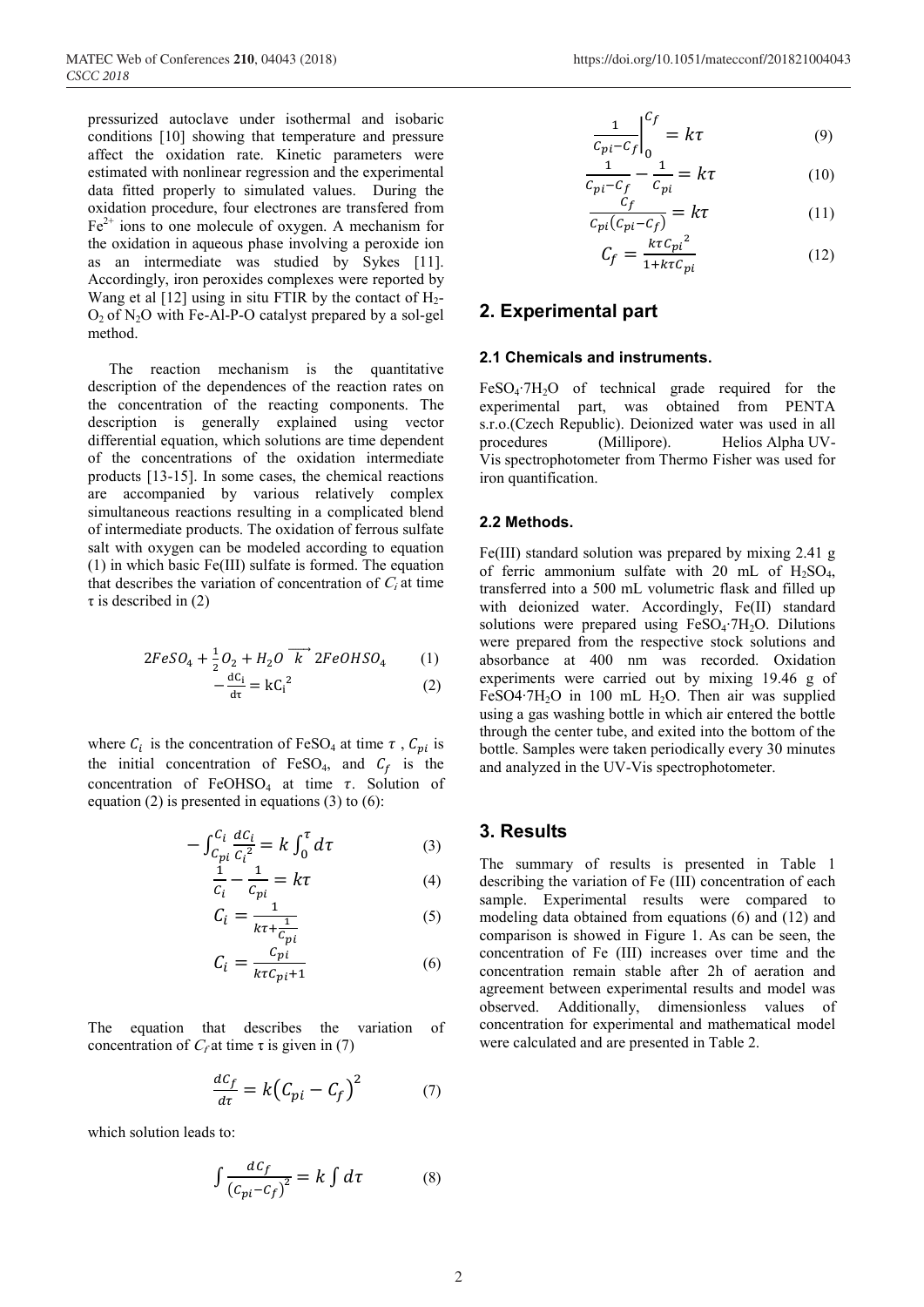Table 1. Summary of experimental data

| Time (h)       | Absorbance<br>at 400 nm | concentration<br>$(mg/mL) Fe+3$ | $C_f$ =mass of<br>$\text{Fe}^{+3}$ in<br>reaction<br>blend $(g)$ |
|----------------|-------------------------|---------------------------------|------------------------------------------------------------------|
| 0              | 0,486                   | 0,000                           | 0,000                                                            |
| 0, 5           | 0.914                   | 0,050                           | 4,604                                                            |
| 1              | 1,091                   | 0,070                           | 6,211                                                            |
| 1,5            | 1,372                   | 0,103                           | 8,711                                                            |
| $\mathfrak{D}$ | 1,419                   | 0,109                           | 8,345                                                            |
| 2,5            | 1,563                   | 0,125                           | 8,743                                                            |
| 3              | 1,658                   | 0,137                           | 8,647                                                            |



**Fig. 1.** Comparison of experimental and numerical data for the oxidation of  $FeSO<sub>4</sub>$  to  $Fe(OH)SO<sub>4</sub>$  in the presence of air.

Table 2. Dimensionless values of concentration (experimental and from mathematical model)

| $C_i/Cp_i$<br>(exp) | $\mathbf{C}_{i}$<br>(model) | $C_f/C_{pi}$<br>(exp) | $C_{\rm f}$<br>(model) |
|---------------------|-----------------------------|-----------------------|------------------------|
| 1,000               | 1,000                       | 0.000                 | 0.000                  |
| 0,567               | 0,536                       | 0,433                 | 0,464                  |
| 0,416               | 0,366                       | 0.584                 | 0,634                  |
| 0,181               | 0,278                       | 0,819                 | 0.722                  |
| 0,215               | 0,224                       | 0.785                 | 0,776                  |
| 0,178               | 0.188                       | 0,822                 | 0.812                  |
| 0,187               | 0,162                       | 0,813                 | 0,838                  |

The value of rate constant  $k$  can be determined using equation (12) or (6), which corresponds to  $k = 1.73$ . Accordingly, this value can be also calculated using linearization of equation (6) as shown next

$$
\frac{1}{c_i} = \frac{k\tau C_{pi} + 1}{c_{pi}}\tag{13}
$$

$$
\frac{1}{c_i} = k\tau + \frac{1}{c_{pi}}\tag{14}
$$

Which corresponds to the linear equation  $y = mx + b$ , where  $y = \frac{1}{c_i}$ ,  $m = k$ , and  $b = \frac{1}{c_{pi}}$ . Therefore:  $y =$ 1.64x + 0.99. From here, the value of  $k=$  1.64, which is similar to the numerical value previously calculated of 1.73. The value of  $C_{pi}$  is calculated from 0.99 =  $1/C_{pi}$ . Therefore  $C_{pi} = \frac{1}{0.99} = 1.01$ , which corresponds to the real value of 1.



**Fig. 2.** Linear plot of the equation that describes the variation of concentration *Ci* in time τ

A similar procedure can be performed using linearization of equation (12). We obtain first the inverse:

$$
\frac{1}{C_f} = \frac{1 + kC_{pi}\tau}{kC_{pi}^2 \tau}
$$
(15)

$$
\frac{1}{c_f} = \frac{1}{k\tau c_{pi}^2} + \frac{k\tau c_{pi}}{k\tau c_{pi}^2}
$$
(16)

 $\frac{1}{a}$  $\frac{1}{c_f} = \frac{1}{kC_{pi}^2 \tau} + \frac{1}{C_p}$ (17)

Multiplying by τ:

$$
\frac{\tau}{c_f} = \frac{\tau}{k c_{pi}^2 \tau} + \frac{\tau}{c_{pi}} \tag{18}
$$

$$
\frac{\tau}{c_f} = \frac{1}{k c_{pi}^2} + \frac{1}{c_{pi}} \tau \tag{19}
$$

Which corresponds to the linear equation  $y = b + mx$ , where  $y = \frac{\tau}{c_f}$ ,  $b = \frac{1}{k c_{pi}^2}$ , and  $m = \frac{1}{c_p}$